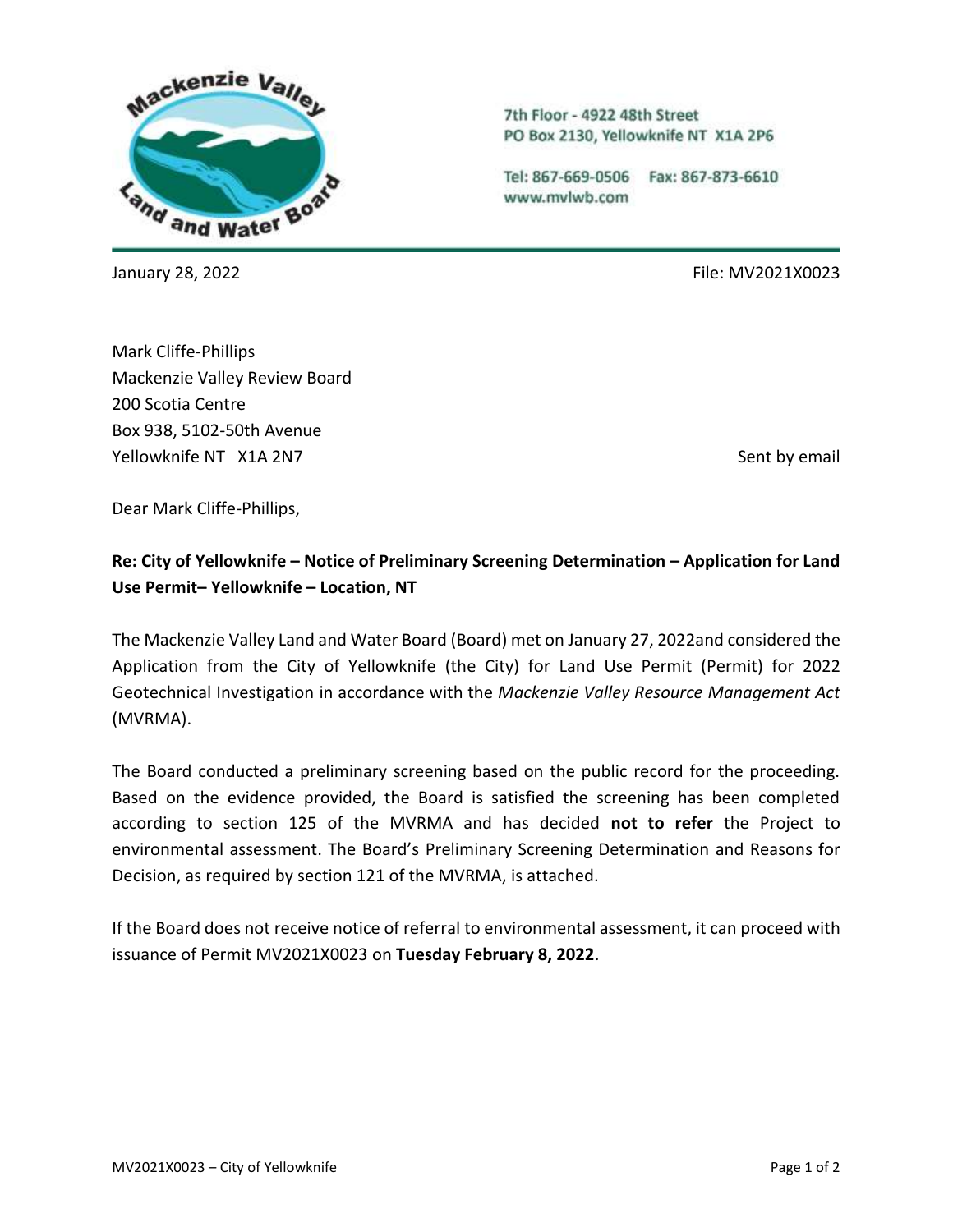The Board and staff look forward to continued communications throughout the pause period. Please contact Shelagh Montgomery at (867) 766-7457 with any questions or concerns regarding this letter.

Yours sincerely,

RQ Retaup

Mavis Cli-Michaud Chair, Mackenzie Valley Land and Water Board

BCC'd to: Akaitcho Distribution List David Macmillan, Municipal Engineer, Public Works and Engineering, City of Yellowknife

Barb Fortin, Geological Scientist – Arctic Group, Tetra Tech Canada Inc. Richard Hoos, Principal Consultant, Tetra Tech Canada Inc.

Attached: Preliminary Screening Determination and Reasons for Decision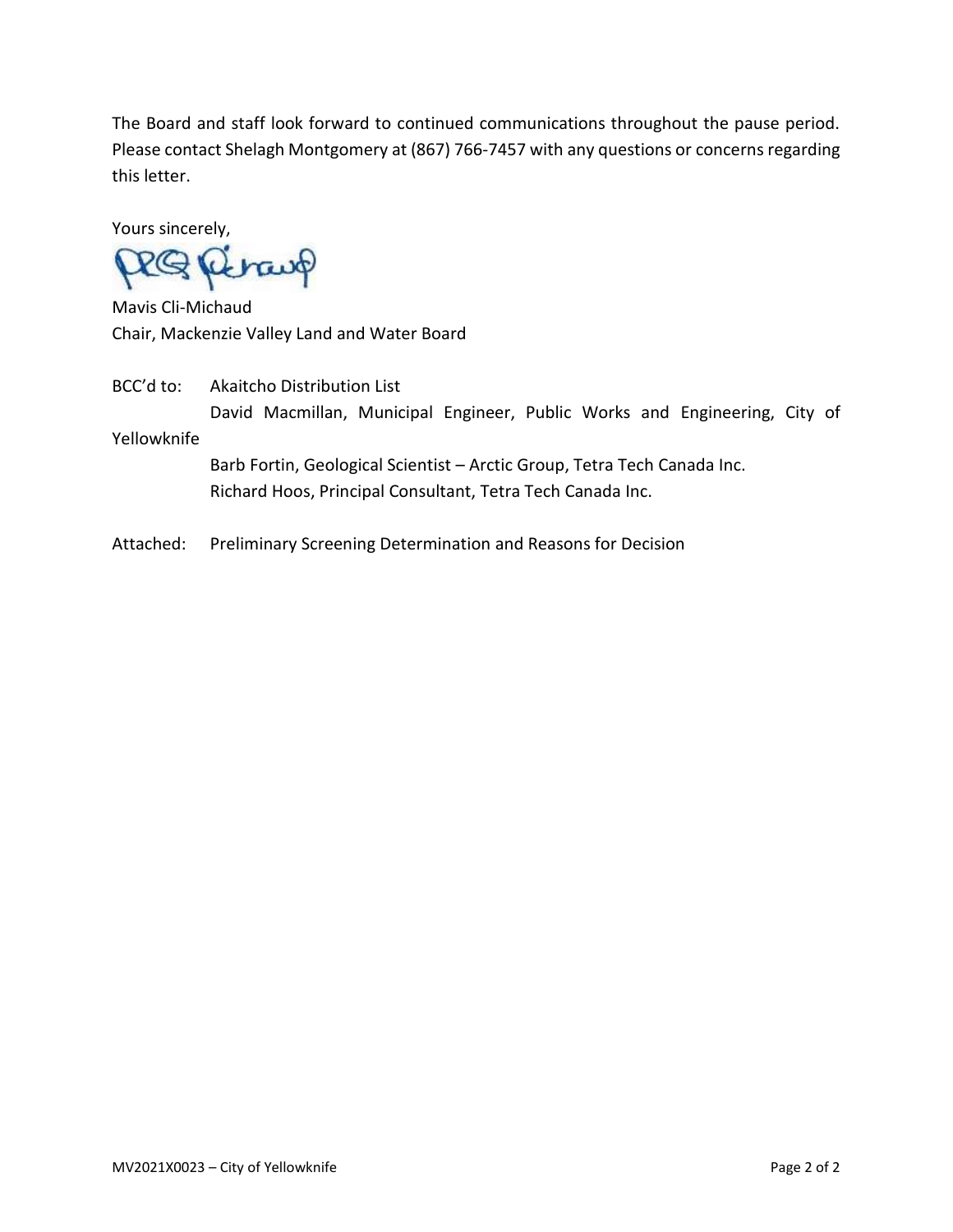

7th Floor - 4922 48th Street PO Box 2130, Yellowknife NT X1A 2P6

Tel: 867-669-0506 Fax: 867-873-6610 www.mvlwb.com

# **Preliminary Screening Determination and Reasons for Decision**

| <b>Land Use Permit Application</b> |                                           |  |  |
|------------------------------------|-------------------------------------------|--|--|
| <b>File Number</b>                 | MV2021X0023                               |  |  |
| Company                            | City of Yellowknife                       |  |  |
| Project                            | Winter Geotechnical Drilling Program 2022 |  |  |
| Location                           | Yellowknife, NT                           |  |  |
| <b>Activity</b>                    | <b>Geotechnical Drilling</b>              |  |  |
| <b>Date of Decision</b>            | January 27, 2022                          |  |  |

# **1.0 Decision**

In accordance with subsection 124(1) of the *Mackenzie Valley Resource Management Act* (MVRMA), the Mackenzie Valley Land and Water Board (MVLWB or Board) met on January 27, 2022, to make a preliminary screening determination on the Application from The City of Yellowknife (The City) for Land Use Permit MV2021X0023 (Permit)<sup>1</sup> for the 2022 City of Yellowknife Geotechnical Investigation (Project). 2

The Board has decided not to refer the proposed Project to the Mackenzie Valley Environmental Impact Review Board (the Review Board) for Environmental Assessment because, based on the evidence, it is the Board's opinion that the proposed Project will not have a significant adverse impact on the environment or be a cause of public concern.

The Board's determination, including reasons for its decision, are detailed in sections [3.0](#page-3-0) an[d 4.0.](#page-6-0)

<sup>1</sup>See MVLWB Online Registry [www.mvlwb.com](http://www.mvlwb.com/) fo[r City of Yellowknife](https://registry.mvlwb.ca/Documents/MV2021X0023/City%20of%20Yellowknife%20-%20Land%20Use%20Permit%20Application%20Form%20-%20Dec15_21.pdf) – Permit Application – Dec15\_21

<sup>2</sup> The Project is the2022 Geotechnical Investigation, which is the proposed development, where "development" is defined in Part 5 of the MVRMA as:

<sup>&</sup>quot;any undertaking, or any part or extension of an undertaking, that is carried out on land or water and includes an acquisition of lands pursuant to the *Historic Sites and Monuments Act* and measures carried out by a department or agency of government leading to the establishment of a park subject to the *Canada National Parks Act* or the establishment of a park under a territorial law."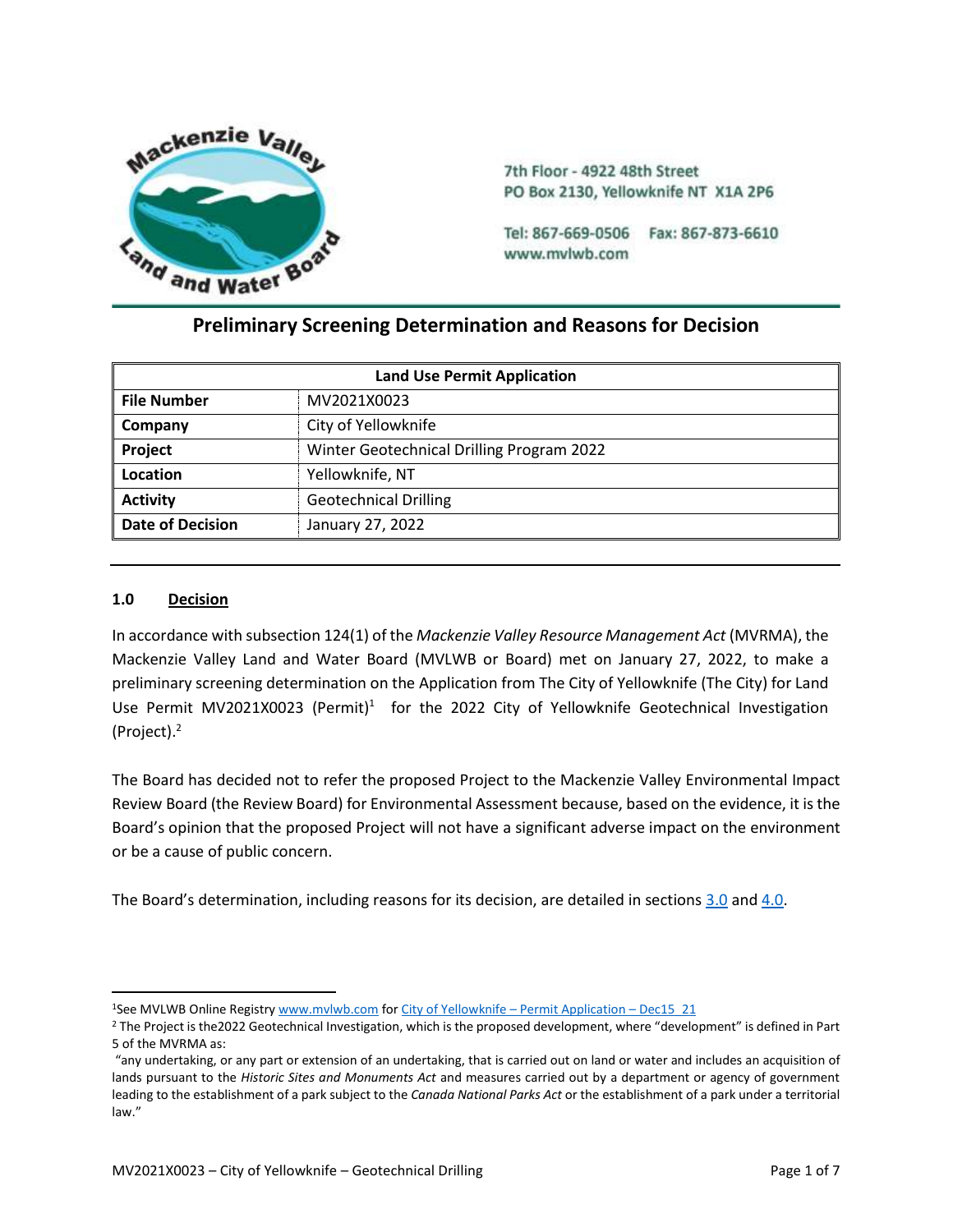| Applicant               | City of Yellowknife                                                                |  |  |
|-------------------------|------------------------------------------------------------------------------------|--|--|
| Application             | The complete application package submitted by the Applicant Land Use Permit        |  |  |
|                         | MV2021X0023                                                                        |  |  |
| Board                   | Mackenzie Valley Land and Water Board                                              |  |  |
| EA/EIR                  | Environmental Assessment/Environmental Impact Review                               |  |  |
| <b>GNWT</b>             | Government of the Northwest Territories                                            |  |  |
| <b>GNWT-ENR</b>         | Government of the Northwest Territories - Environment and Natural Resources        |  |  |
| GNWT-Lands              | Government of the Northwest Territories - Lands                                    |  |  |
| <b>MVLWB</b>            | Mackenzie Valley Land and Water Board                                              |  |  |
| <b>MVRMA</b>            | Mackenzie Valley Resource Management Act                                           |  |  |
| Minister                | Minister of the Government of the Northwest Territories - Lands (GNWT-Lands)       |  |  |
| <b>ORS</b>              | Online Review System (www.new.onlinereviewsystem.ca)                               |  |  |
| Party                   | As per the MVLWB Rules of Procedures, an applicant, a person, or an organization   |  |  |
|                         | participating in the regulatory proceeding for the Applications.                   |  |  |
| Project                 | City of Yellowknife Winter Drilling Program, which is the proposed development (as |  |  |
|                         | defined in Part 5 of the MVRMA). <sup>3</sup>                                      |  |  |
| Review Board            | Mackenzie Valley Environmental Impact Review Board                                 |  |  |
| <b>SCP</b>              | Spill Contingency Plan                                                             |  |  |
| <b>Standard Licence</b> | <b>MVLWB Standard Water Licence Conditions Template</b>                            |  |  |
| Conditions              |                                                                                    |  |  |
| TG                      | Tłįchę Government                                                                  |  |  |
| TK                      | <b>Traditional Knowledge</b>                                                       |  |  |
| <b>WMP</b>              | Waste Management Plan                                                              |  |  |

#### **2.0 List of Defined Terms and Acronyms**

#### <span id="page-3-0"></span>**3.0 Background and Scope of Screening**

The City applied for a Permit to conduct a winter geotechnical drilling program in support of the City's paving program on December 15, 2021 involving specific sections of five city roads.

Approximately 20 boreholes will be advanced using an auger drill (equipped with a rock hammer) either to bedrock or to a depth where ice rich permafrost is not encountered.

There will be five City Road sections to be evaluated, the total length of roadway to be investigated is approximately 1,860 m.

The term requested is two years.

Affected Parties identified in the Application include:

- Yellowknife Dene First Nation (Dettah)
- Yellowknives Dene First Nation (Ndilǫ)

<sup>3</sup> "development" is defined in Part 5 of the MVRMA as:

<sup>&</sup>quot;any undertaking, or any part or extension of an undertaking, that is carried out on land or water and includes an acquisition of lands pursuant to the *Historic Sites and Monuments Act* and measures carried out by a department or agency of government leading to the establishment of a park subject to the *Canada National Parks Act* or the establishment of a park under a territorial law."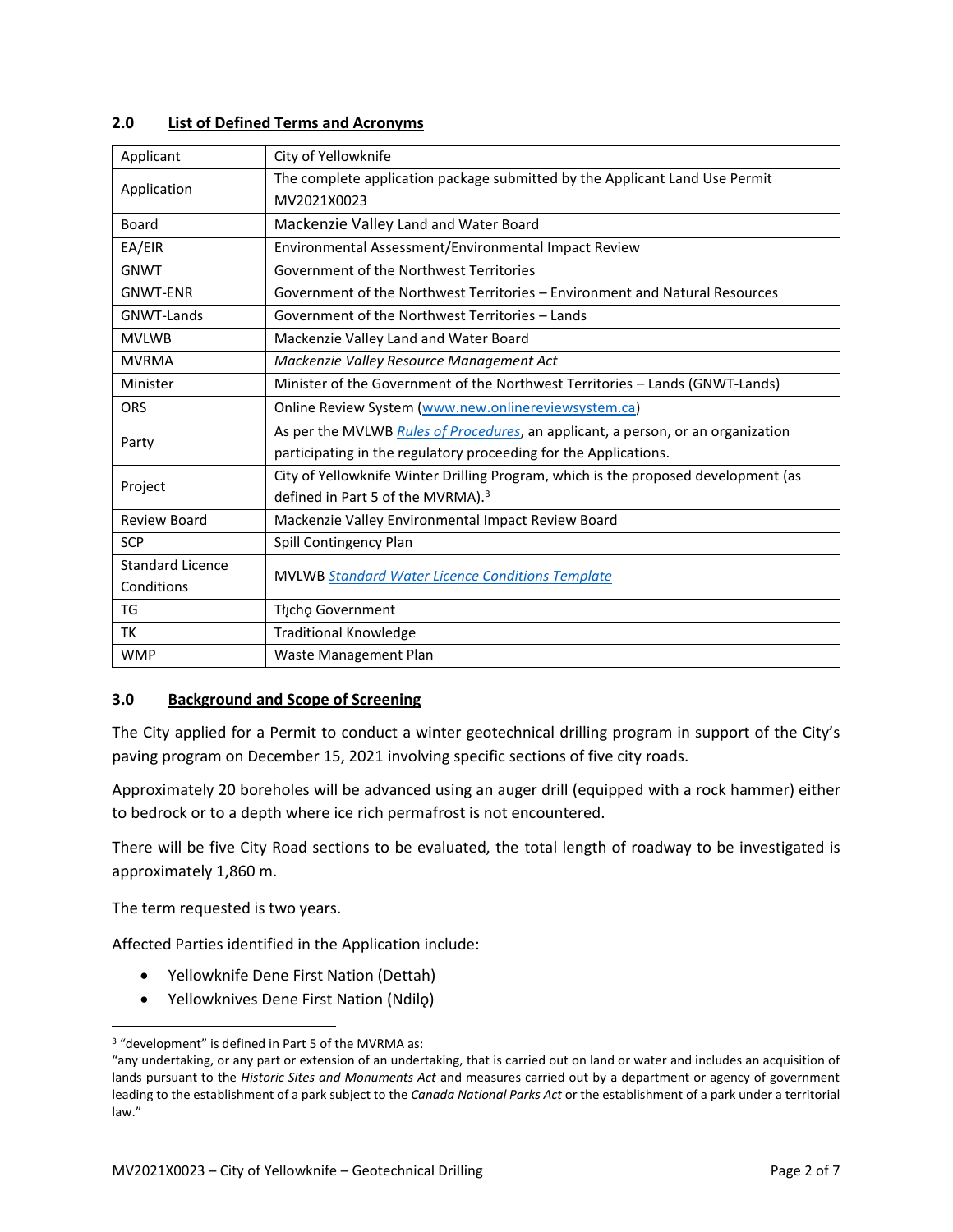- Akaitcho IMA Implementation Office NWT Treaty 8 Tribal Corporation
- Tłıcho Government
- North Slave Metis

The initial engagement email was sent December 07, 2021 with follow up on to be done in January/February 2022.

Responses from Yellowknives Dene First Nation (Ndilo) and Yellowknives Dene First Nation (Dettah) were received and indicating that they have no issues to date with the application.

In accordance with paragraph 125(1)(a) of the MVRMA, the Board must conduct a preliminary screening of the proposed Project to determine and report to the Review Board whether, in its opinion, the proposed Project might have a significant adverse impact on the environment or might be a cause of public concern. The details of the Board's analysis are set out in section [4.0](#page-6-0) below.

## **3.1 Scope of Screening:**

## New Areas and Activities:

The City of Yellowknife has retained Tetra Tech to conduct a 2022 winter geotechnical drilling program involving specific sections of five City roads. Approximately 20 boreholes will be advanced using an auger drill (equipped with a rock hammer) either to bedrock or to a depth where ice rich permafrost is not encountered.

During previous drilling investigations, it has been observed that in problematic areas of Yellowknife where significant road degradation has been observed, the areas are typically underlain with an ice rich silty clay layer. The silty clay layer becomes siltier with depth which typically becomes less ice rich. Tetra Tech's field engineer will carefully log ice conditions until the relatively ice poor silt layer is reached. The five City road sections to be evaluated are as follows:

- Franklin Avenue between 44 Street and 41 Street (Franklin Hill) approximately 400 m
- 44 Street between Franklin Ave. and the driveway for Kimberlite Career and Technical Centre (44 Street hill) – approximately 100 m
- 49A Avenue between 43 Street and 41A Street approximately 300 m
- Deh Cho Blvd between Kam Lake Road and Ellesmere Drive approximately 310 m
- Kam Lake Road between Coronation Drive and Curry Drive approximately 750 m

Map figures showing the sections of roadway to be investigated are provided in Attachment A.

The total length of roadway to be Investigated Is approximately 1,860 m. The City recommends a minimum 100 m spacing between boreholes for geotechnical investigations. Tetra Tech has assumed 20 boreholes will be drilled which permits a tighter spacing in areas that are identified as being of particular concern during the geotechnical review phase of the project.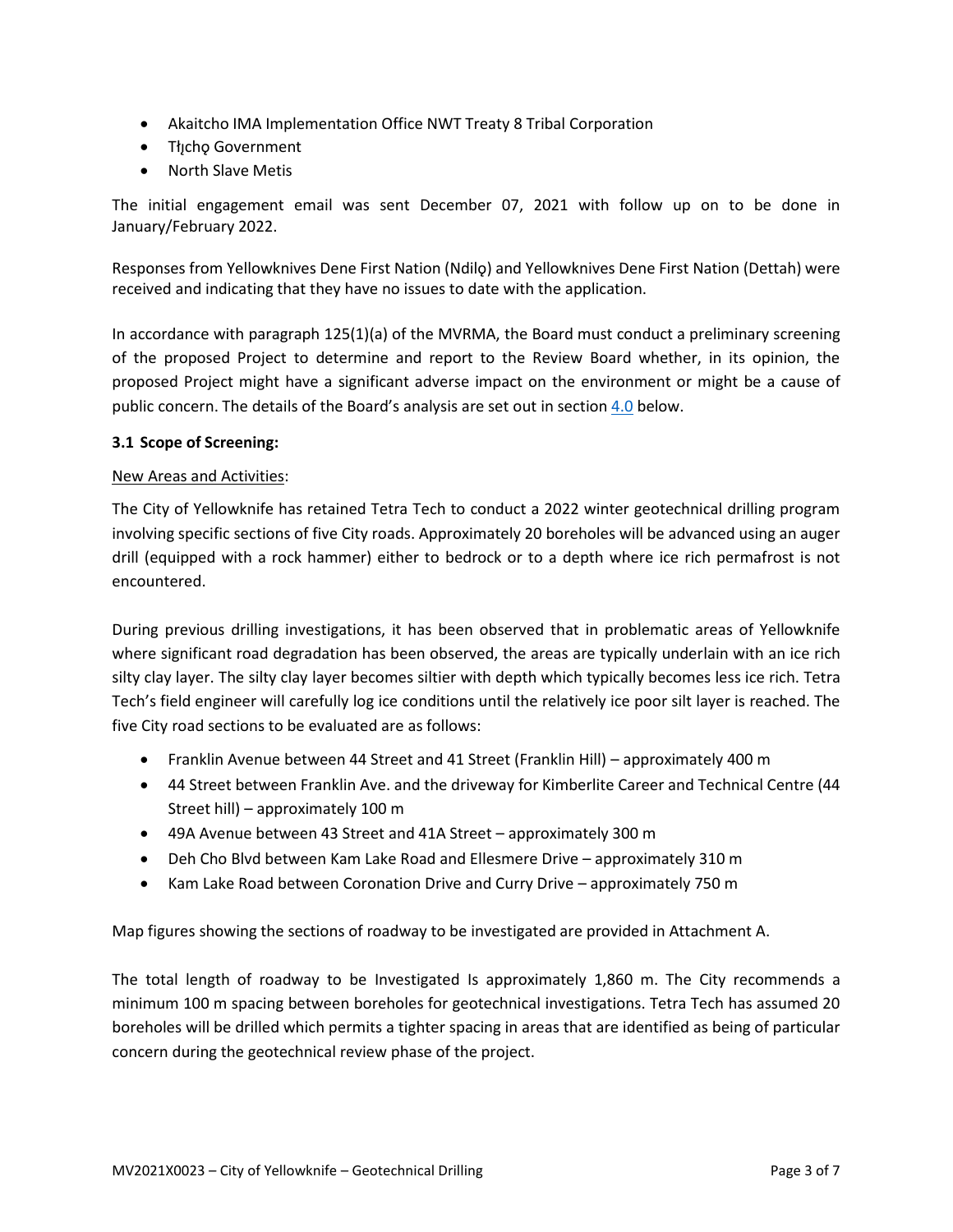A geotechnical engineer from Tetra Tech's Yellowknife office will complete a utilities locate prior to starting the site investigations. The investigations will be completed using a truck-mounted ODEX/ auger drill rig that can perform standard penetration testing.

During past investigations Tetra Tech identified blast rock in the road structure on Deh Cho Blvd. and blast rock is in some portions of Kam Lake Road. An auger drill rig is not capable of advancing through blast material, where found, so the ODEX drill will be equipped with a rock hammer to permit advance through the embankment, as necessary. The auger drill will then be used to drill and sample the soil beneath the road base.

Tetra Tech proposes to advance boreholes either to bedrock or to a depth where ice rich permafrost is not encountered. During previous drilling investigations, it has been observed that in problematic areas of Yellowknife where significant road degradation has been observed, the areas are typically underlain with an ice rich silty clay layer. The silty clay layer becomes siltier with depth which is typically becomes less ice rich. The field engineer will carefully log ice conditions until the relatively ice poor silt layer is reached.

Tetra Tech's field engineer will monitor the drilling of the boreholes and log subsurface conditions and ground ice conditions. Standard penetration testing will be performed every 1.5 m to assess the soil strength (in unfrozen soil or marginally frozen soil), and disturbed soil samples will be collected at regular intervals, or as warranted by changes in subsurface stratigraphy.

Borehole locations will be recorded by a local surveyor to determine accurate coordinates, particularly elevations. Thermistor cables will be installed in one or two boreholes to permit the measurement of ground temperature. A standpipe piezometer will be installed in one borehole to permit the measurement of groundwater, if encountered, or where considered likely to be present seasonally, depending on the borehole findings.

# **3.2 Public Record and Regulatory Proceeding**

To assist the Board in its preliminary screening determination for the Project, the Board distributed the Application and a draft Permit for public review on December 17, 2021, inviting reviewers to provide comments and recommendations on the Applications and the preliminary screening (e.g., on impacts and mitigation measures) using the Online Review System (ORS). Comments were due January 7, 2022, with responses from the Applicant due January 14, 2022. The Board received comments and recommendations from Government of the Northwest Territories – Environment and Natural Resources as well as the Government of the Northwest Territories - Department of Lands (Inspector) (attached).<sup>4</sup>

<sup>4</sup> See MLWB Online Registry for City of Yellowknife– [Review Comment Summary Table](https://new.onlinereviewsystem.ca/review/FF033BFC-505F-EC11-94F6-DC984013DD04) – Jan17\_22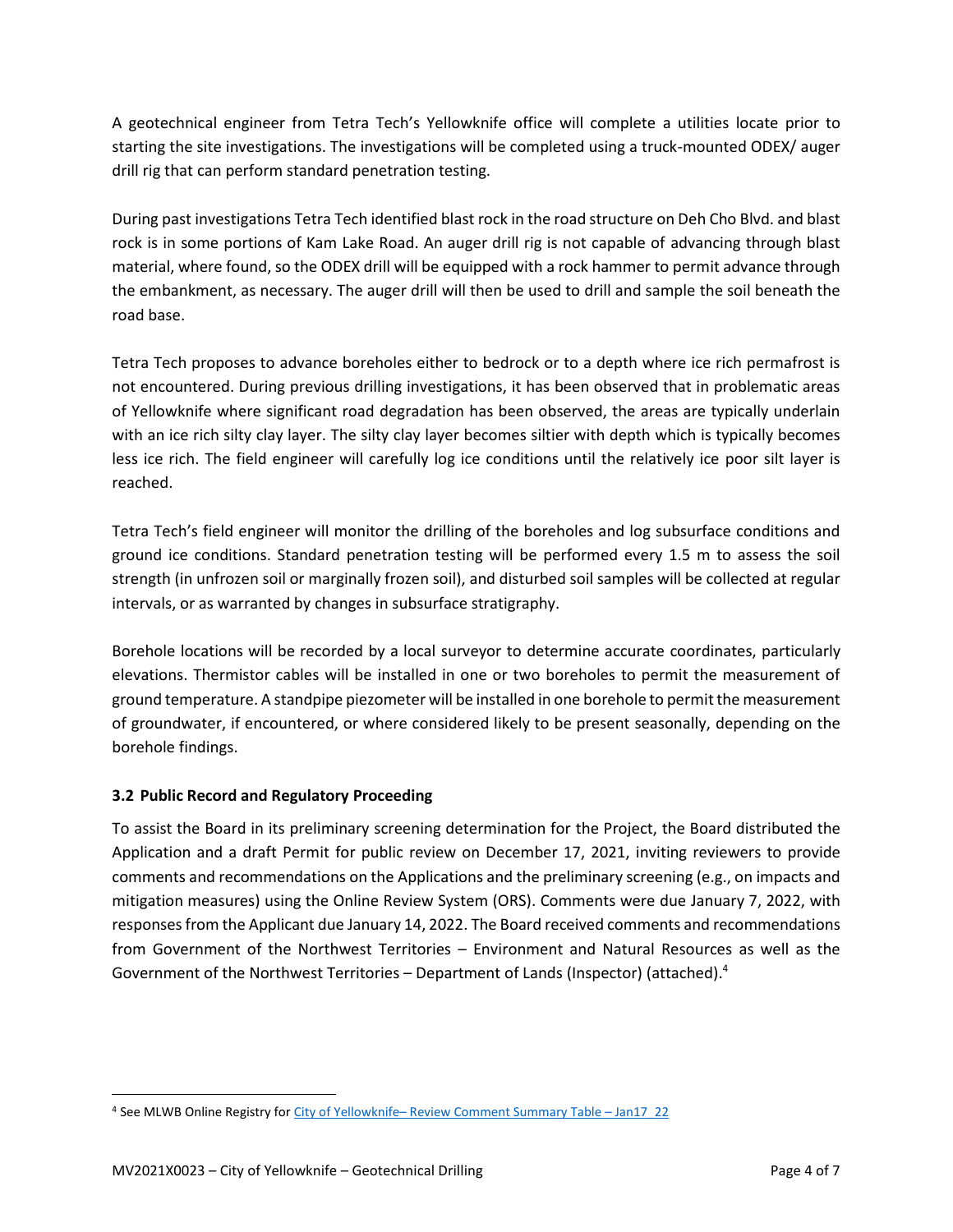Since there were no requests to extend the reviewer comment deadline, the Board is satisfied that a reasonable period of notice was given to affected communities and First Nations, as required by subsection 63(2) of the MVRMA.

Pursuant to Schedule 4.1 of the Northwest Territory Métis Nation (NWTMN) Interim Measures Agreement, the Board determined that written notice was given to the NWTMN and that a reasonable period of time was allowed for NWTMN to make representations with respect to the Application.

# **AND**

Pursuant to subsection 1.6, paragraphs (a) and (b) of the Akaitcho Territory Dene First Nations (ATDFN) Interim Measures Agreement, the Board determined that written notice was given to the ATDFN and that a reasonable period of time was allowed for ATDFN to make representations with respect to the Application.

# <span id="page-6-0"></span>**4.0 Potential Impacts and Proposed Mitigations**

Table 1 below summarizes:

- the potential impacts of the proposed Project;
- the concerns that were identified during the regulatory proceeding and how the Applicant addressed those concerns;
- the proposed and potential mitigations for the potential impacts; and
- the Board's analysis of the potential impacts and proposed mitigations.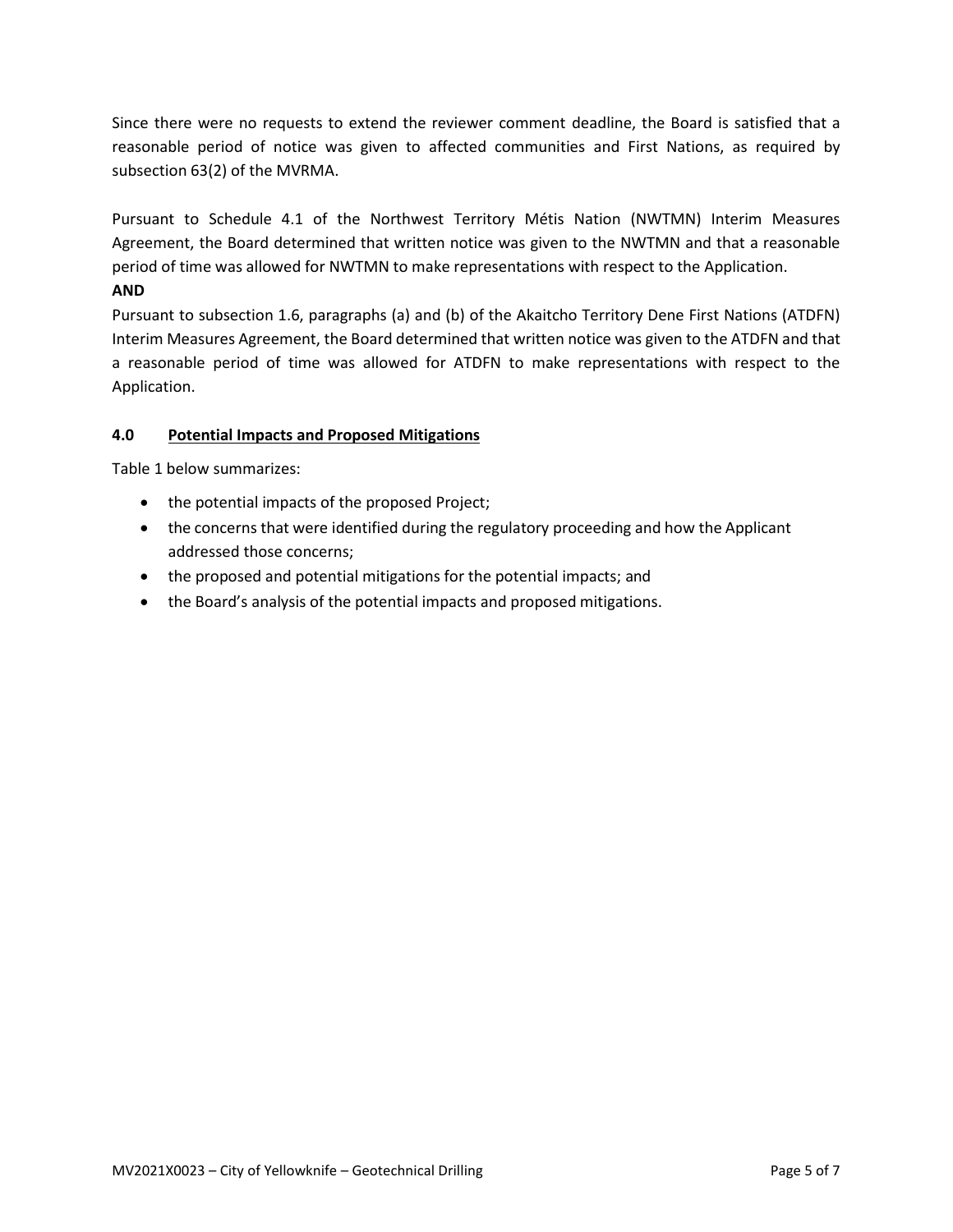# **Table 1: Potential Impacts and Proposed Mitigations for the Proposed Project**

| <b>Potential</b><br>Impact                 | <b>Activity</b>                               | <b>Proposed Mitigations</b><br>Description of measures to reduce potential impacts, including<br>consideration of cumulative impacts and climate change.                                                                                                                             | <b>Board Analysis and Determination</b>                                                                                                                                                                                                                                                                                                                                                                                                                                                                                                                                                        |
|--------------------------------------------|-----------------------------------------------|--------------------------------------------------------------------------------------------------------------------------------------------------------------------------------------------------------------------------------------------------------------------------------------|------------------------------------------------------------------------------------------------------------------------------------------------------------------------------------------------------------------------------------------------------------------------------------------------------------------------------------------------------------------------------------------------------------------------------------------------------------------------------------------------------------------------------------------------------------------------------------------------|
| Soil<br>Contamination                      | Mobile Equipment                              | The City indicated that hydrocarbon spills from mobile equipment, should<br>they occur, would be mitigated by procedures in the Spill Contingency<br>Plan, such as immediate containment and cleaning.                                                                               | The Board staff is of the opinion that the<br>primary risk of soil contamination is likely<br>associated with the use of heavy equipment<br>fueled by petroleum products. The Board<br>noted that the Spill Contingency Plan also<br>includes provisions for spill response<br>resources to be located on site and spill<br>response procedures. These requirements,<br>combined with the vicinity of the work<br>location to waste management service<br>providers and heavy equipment contracting<br>companies, are considered additional<br>mitigation measures sufficient for the scope of |
| Loss or change in<br>extent                | <b>Drilling</b>                               | Geotechnical Borehole The City indicated that permafrost degradation is unlikely to occur,<br>however best management practices will be followed including the<br>backfilling of boreholes with residual drill cuttings.                                                             | work.<br>The Board staff anticipates this will re-establish<br>a protective layer and work to mitigate impacts<br>to potential permafrost.                                                                                                                                                                                                                                                                                                                                                                                                                                                     |
| Changes in air<br>quality                  | Mobilization and<br>Operation of<br>Equipment | The City indicated that temporary, localized air emissions from the drill rig<br>equipment and pickup truck will occur. No equipment will be left to idle<br>during the investigation. Minimal dust may be generated during the<br>investigation and will be watered down as needed. | Based on the described mitigations, it is the<br>Board staff opinion is that the proposed<br>activities will not have a significant adverse<br>impact on the environment and will not be a<br>cause of public concern.                                                                                                                                                                                                                                                                                                                                                                         |
| Increased<br>greenhouse gases Operation of | Mobilization and<br>Equipment                 | The City indicated they are of the opinion that minimal increase in<br>greenhouse gases do not warrant specific mitigation measures.                                                                                                                                                 | The Board staff opinion is that the proposed<br>activities will not have a significant adverse<br>impact on the environment and will not be a<br>cause of public concern.                                                                                                                                                                                                                                                                                                                                                                                                                      |